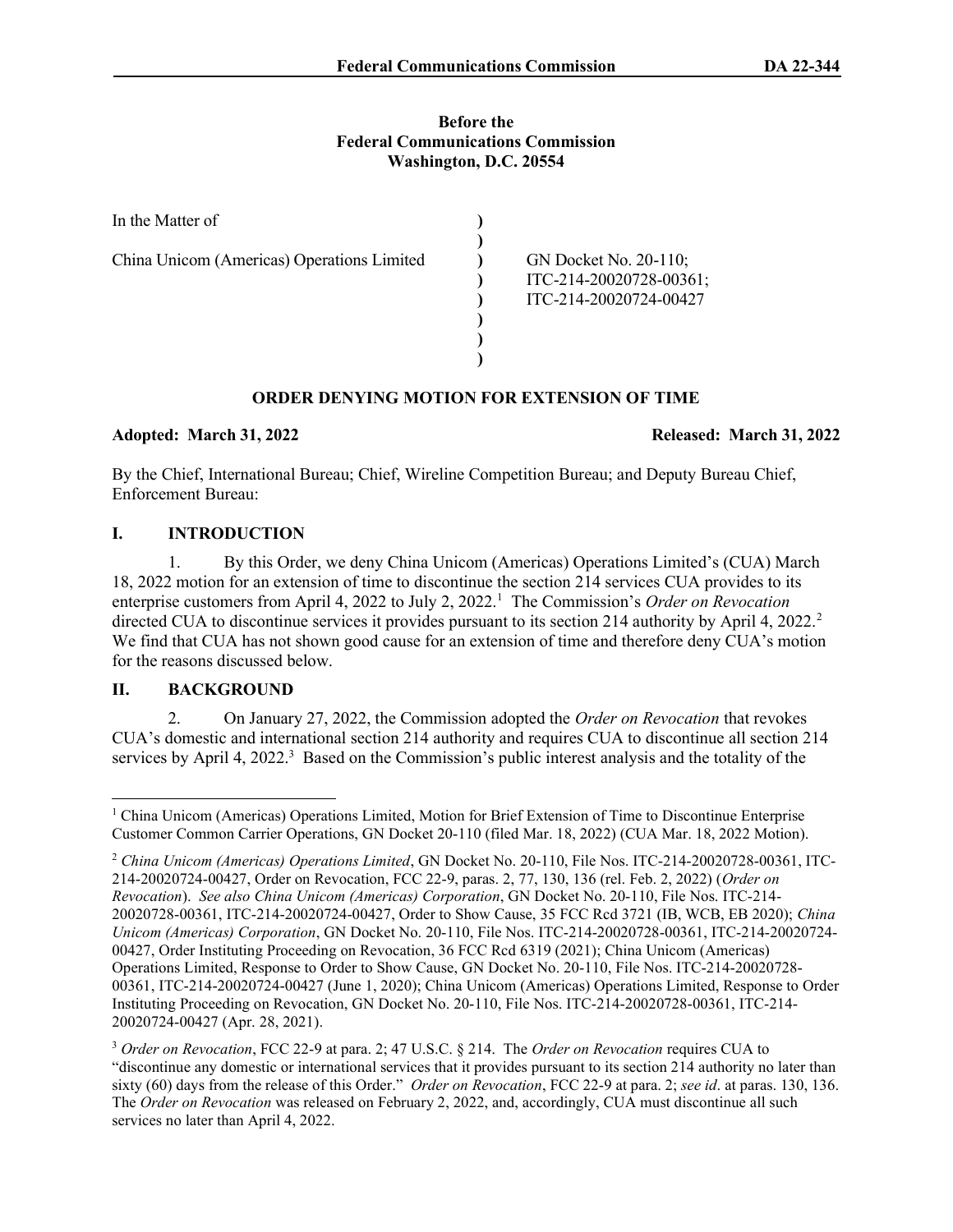record, the Commission found in the Order on Revocation that the present and future public interest, convenience, and necessity is no longer served by CUA's retention of its section 214 authority.<sup>4</sup> On March 18, 2022, CUA filed a motion in which it "requests that the Commission grant an extension of an additional 90 days, until July 2, 2022, in order to allow time for CUA to complete a smooth transition of its enterprise customers to alternative service providers."<sup>5</sup>

## III. DISCUSSION

3. In support of its motion, CUA contends that "the timeframes provided by in [sic] the [Order on Revocation] for discontinuance of service do not reflect the reality of the market for enterprise telecommunications services or provide enterprise customers with sufficient time to source comparable services from alternate providers."<sup>6</sup> CUA argues that "[b]ecause of the costs involved with changing network topology, including relocating to other colocation space and/or the cost of third-party services to reconfigure network equipment (because of stringent security requirements and limited access to colocation space), provisioning a new service typically takes much longer than the 60 days provided in the Revocation Order."<sup>7</sup> CUA states that "[d]espite its diligent efforts, many of CUA's enterprise customers have informed CUA that they will not be able to transition their services by the 60-day deadline."<sup>8</sup> CUA adds, "[t]he requested extension would allow CUA to work efficiently and diligently to provide CUA's current customers with a smooth transition to alternative service providers" and "would be consistent with [Commission] precedent by providing CUA's enterprise customers with the time necessary to locate alternate services."<sup>9</sup>

4. In accordance with section 1.46 of the Commission's rules, "[i]t is the policy of the Commission that extensions of time shall not be routinely granted."<sup>10</sup> In this case, CUA has not shown that an extension of time for CUA to discontinue the section 214 services it provides to its enterprise customers is in the public interest. In the *Order on Revocation*, the Commission determined that a 60-day transition period is appropriate and rejected CUA's claims that a longer transition period is in the public interest.11 The Commission concluded that CUA has not demonstrated that its customers would be unable to obtain an adequate replacement service provider or need a longer time period to transition to another service provider, adding that customers have been on notice for two years that CUA's authorizations might be revoked.<sup>12</sup> We note that CUA is not asking the Commission to revisit these findings, and in any event, CUA has not persuaded us that the public interest warrants an extension of time.

 $<sup>7</sup>$  *Id.* at 3.</sup>

 $8$  Id.

<sup>10</sup> 47 CFR § 1.46(a).

 $12$  *Id.* at paras. 132-133.

<sup>4</sup> Order on Revocation, FCC 22-9 at para. 1.

<sup>5</sup> CUA Mar. 18, 2022 Motion at 2.

<sup>&</sup>lt;sup>6</sup> Id. (also stating that "CUA currently provides certain enterprise customers with domestic and international Ethernet Private Line ('EPL') Service, which is a service that provides dedicated point-to-point or point-to-multiple point Ethernet connections; Domestic Dedicated Private Line Circuits, which are dedicated, point-to-point connections between two locations with guaranteed bandwidth; and International Direct Lease Circuit ('PLC') service, which provides cross-border and cross-region customers with fully transparent end-to-end private line service with guaranteed bandwidth").

<sup>&</sup>lt;sup>9</sup> *Id.* (asserting that grant of its request would be consistent with Commission precedent seeking to avoid service disruptions to customers where a provider seeks discontinuance of service).

<sup>&</sup>lt;sup>11</sup> Order on Revocation, FCC 22-9 at paras. 130-133.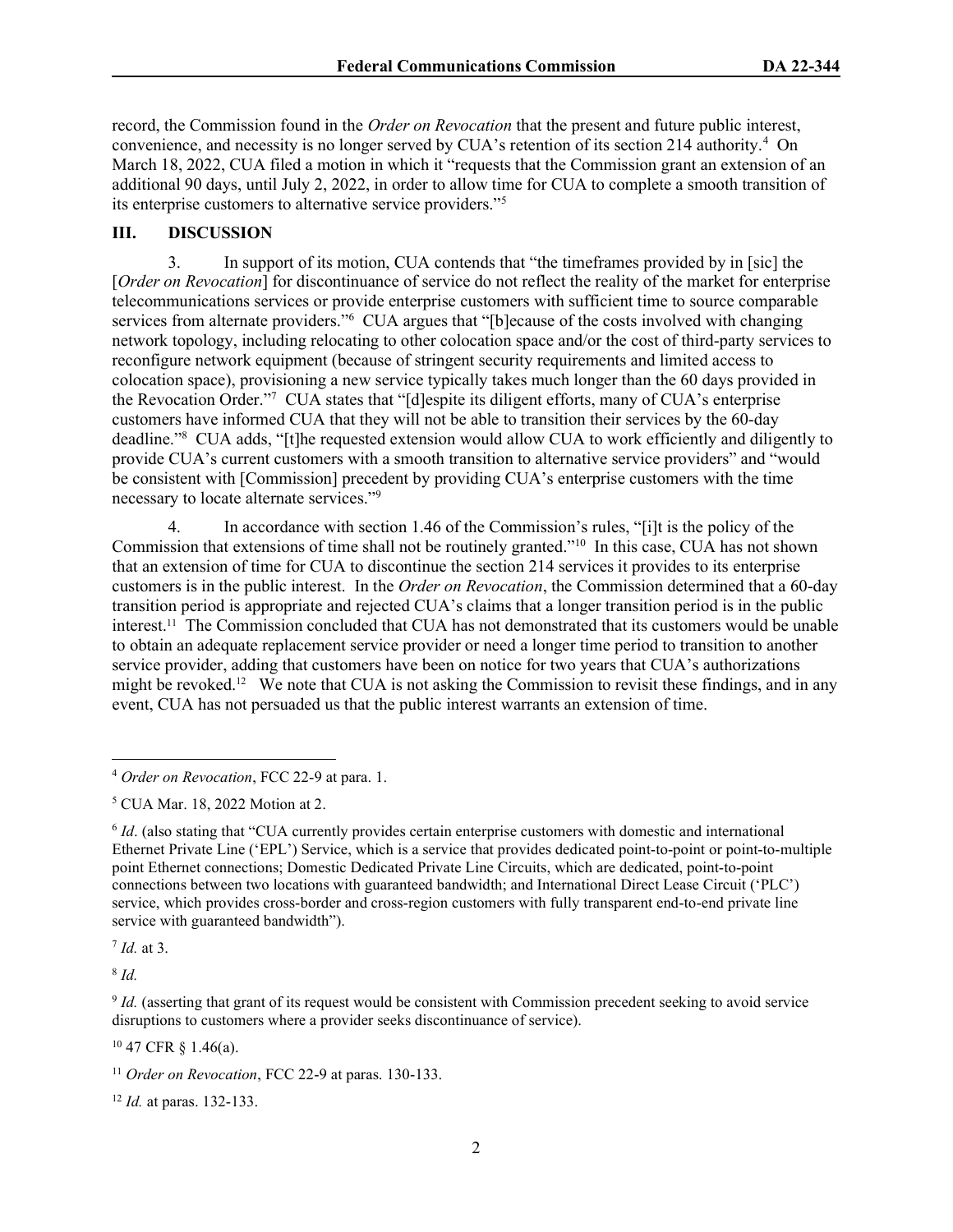5. CUA has not provided evidence to support its claim that customers are unable to transition by the 60-day deadline.<sup>13</sup> First, the motion does not contain sufficient justification or evidence to support a 90-day extension. While CUA states that "many of CUA's enterprise customers have informed CUA that they will not be able to transition their services by the 60-day deadline,"<sup>14</sup> CUA offers no specific information to support its request, such as the number of enterprise customers unable to transition within the specified timeframe and/or the identity of these customers. CUA contends that changing to another provider in less than 60 days would be cost-prohibitive but does not provide any evidence detailing the cost to customers or otherwise explain why the customers are unable to meet the 60-day deadline due to the cost.<sup>15</sup> If CUA's existing enterprise customers are experiencing difficulty with transitioning to a different service provider within the timeframe set forth in the Order on Revocation, we would reasonably expect CUA to identify these customers and/or to provide supporting affidavits from these customers.<sup>16</sup> Second, CUA's motion provides no response to the Commission's finding in the Order on Revocation that, {[

 $]$ <sup>17</sup> In its motion, CUA failed to explain why these enterprise customers would need an additional 90 days given this and other findings in the Order on Revocation.<sup>18</sup> Third, CUA did not address the Commission's statement in the Order on Revocation that "this proceeding was initiated almost two years ago, providing customers with notice that CUA might have its section 214 authority revoked and have to discontinue its services provided under that authority."<sup>19</sup>

6. Further, we disagree with CUA's contention that "the additional delay in discontinuance would not create any harm or threats to the public or to national security."<sup>20</sup> Contrary to CUA's claim, in

<sup>14</sup> CUA Mar. 18, 2022 Motion at 3.

 $15$  *Id.* 

 $16$  See, e.g., Bridging the Digital Divide for Low-Income Consumers; Lifelink and Link Up Reform and Modernization; Telecommunications Carriers Eligible for Universal Service Support, WC Docket Nos. 17-287, 11- 42, 09-197, Order Denying Stay Petition, 33 FCC Rcd 6353, 6360, para. 26 (WCB 2018) (denying petition for stay, stating that "[p]etitioners offer no support for their claims in the form of customer affidavits" and citing "cf. [Arriva Med. LLC v. United States Dep't of Health & Human Servs., 239 F. Supp.3d 266, 283 (D.D.C. 2017)] (Party seeking a stay submitted affidavits from customers detailing customers' reactions).").

<sup>17</sup> Order on Revocation, FCC 22-9 at para. 132; see CUA Response to Order to Show Cause, Business Confidential Exh. 6, Attach. 6-A.

Material set off by double brackets {[ ]} is business-confidential information and is redacted from the public version of this document.

<sup>18</sup> See Order on Revocation, FCC 22-9, Section III.D.

<sup>19</sup> *Id.* at para. 133.

20 CUA Mar. 18, 2022 Motion at 3.

<sup>&</sup>lt;sup>13</sup> We thus disagree with CUA's claim that enforcement of the deadline would conflict with Commission policy favoring avoidance of disruptions in service to consumers. See CUA Motion at 2 (citing Accelerating Wireline Broadband Deployment by Removing Barriers to Infrastructure Investment, WC Docket No. 17-84, Report and Order, Declaratory Ruling, and Further Notice of Proposed Rulemaking, 32 FCC Rcd 11128, 11163, para. 86 (2017), *subsequent hist. omitted* ("Our section 214 discontinuance provisions are intended to protect the public by ensuring that consumers are not harmed by loss of service as a result of a discontinuance, and we will normally authorize a discontinuance unless it is shown that affected customers would be unable to receive a reasonable substitute service.")). See also Order on Revocation, FCC 22-9 at para. 132 ("CUA has not demonstrated that its customers would be unable to obtain an adequate replacement service provider or that its customers need a longer time period to transition to another service provider.").